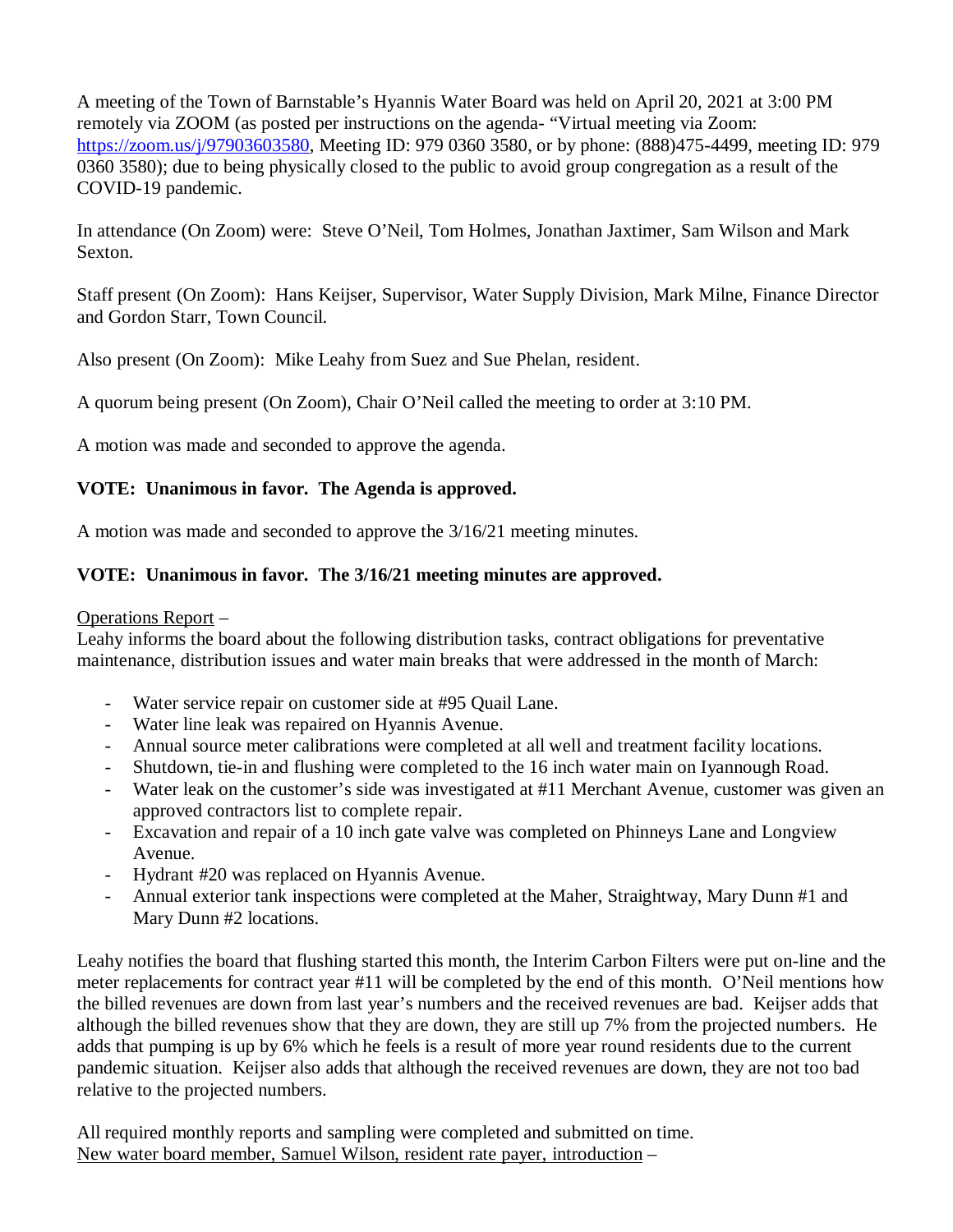O'Neil welcomes the new resident rate payer board member, Sam Wilson and looks forward to working with him. Wilson tells the board a little about himself, expressing that he grew up on Cape Cod and is looking forward to working with the board for the water system.

Capital for FY 2022, follow up – Keijser informs the board that the town council approved #1 & #2 of the following three capital requests:

- 1. Pipe Replacement and Upgrade Program- \$1,050,000
- 2. Water Supply Wells, Pump Station and Treatment Plant repair and upgrade program- \$200,000
- 3. Maher Filtration Plant, new construction, design and install solar panels to help offset electric costs- \$500,000

Keijser informs the board that #3 of the above was withdrawn due to an opportunity with the Cape  $\&$ Islands program enabling the installation of solar panels at no cost. He adds that although they will only receive about half revenue stream from the panels, this will help the reserves by not needing to fund the cost for the equipment.

Rate hearing FY22, follow up – Keijser informs the board that the proposed 7% rate increase prompted lots of discussions. He adds that Milne will explain. Milne informed the board that due to a recent received subsidy for principal forgiveness through the Massachusetts Water Trust, discussion will be conducted with the town manager to enable the proposed rate increase of 7% be lowered to a rate increase of 5% for the next couple of years and possible temporary reductions of system development charges. Gordon thanks Milne for his work at ways to lessen the rates.

Hyannis Water System, 2020 Water Quality Report, review, discussion & vote (copy of report distributed) – Keijser overviews the report with the board stating that most of the information disclosed on the report is information and data that is required. He brings notice of the picture added to the report of the late Harold E. Tobey, former board member whom the new Maher Filtration Plant was named of.

A motion was made and seconded to approve the 2020 Water Quality Report as presented.

## **VOTE: ROLL CALL YES: O'Neil, Holmes, Jaxtimer, Sexton, Wilson. The 2020 Water Quality Report is approved as presented.**

Capital project update by Nate Collins, Assistant Town Engineer – Collins not present

Meeting was adjourned at 3:33 PM.

*Respectfully submitted,*

*Marcia Sellitto DPW, Water Supply Division –Administrative Assistant*

Materials presented at meeting:

- Meeting Agenda April 20, 2021 (*presented by:* T.O.B.-DPW, Water Supply Div.)
- Meeting Minutes for approval 3/16/2021 (*presented by:* T.O.B.-DPW, Water Supply Div.)
- H.W.B. Monthly Report, March 2021 (*presented by:* Suez Water)
- FY '21 Pumping Projection spreadsheets, dated 4/12/2021 (*presented by:* Hans Keijser)
- Billed and Received Revenue Projection-FY'21, dated 4/12/2021 (*presented by:* Hans Keijser)